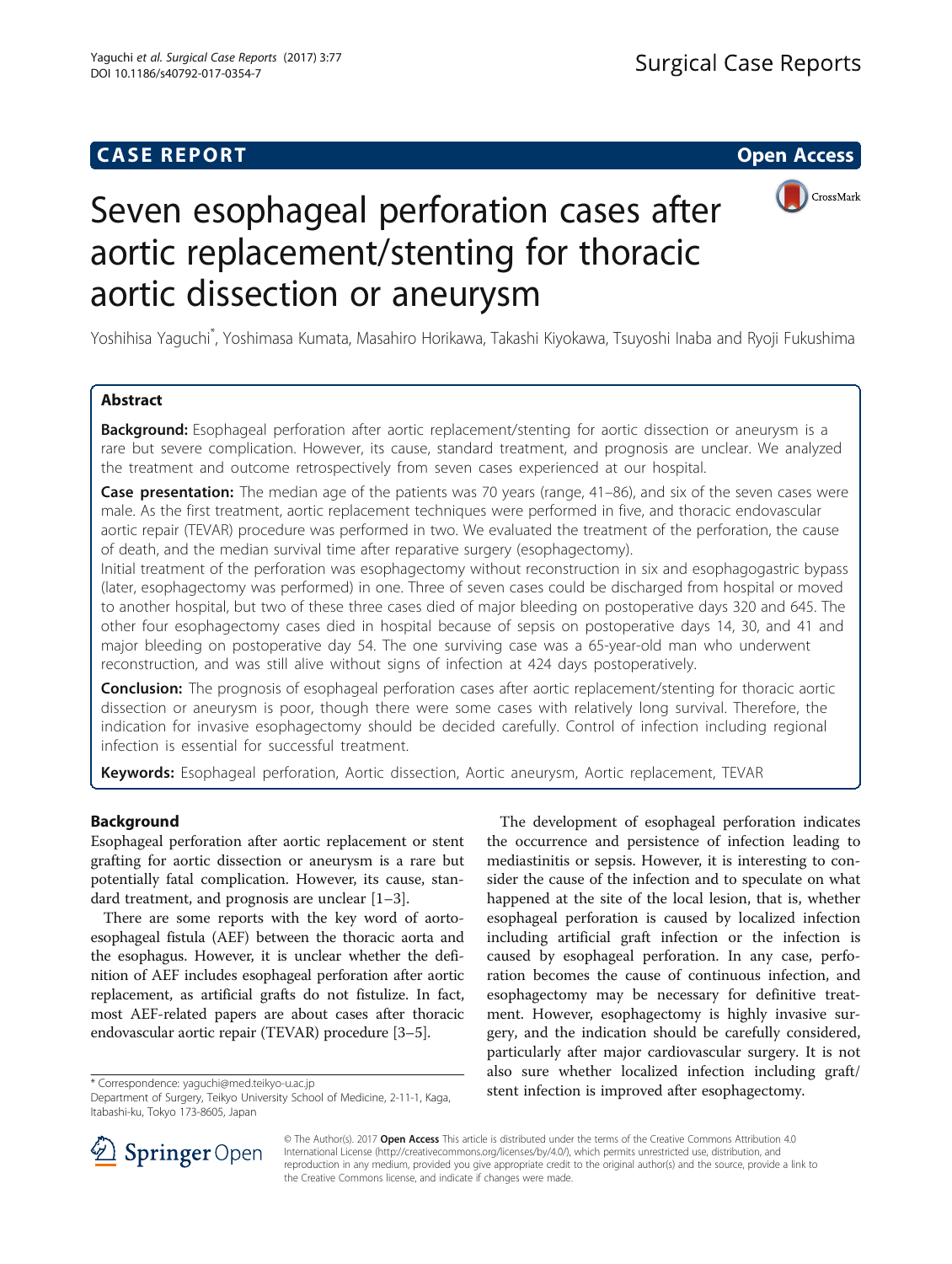We retrospectively reviewed our seven cases of esophageal perforation after aortic replacement/stenting and analyzed their treatment and outcome.

## Case presentation

We experienced seven esophageal perforation cases after aortic replacement/stenting for thoracic aortic dissection or aneurysm from 2013 to 2015 (Table 1). The median age of patients was 70 years (range, 41–86), and six of the seven cases were male. The cardiovascular surgical procedures included two cases of total arch replacement for aortic dissection, two cases of replacement techniques, and two cases of endovascular aneurysm repair for aortic aneurysm. Valve-sparing aortic root replacement was initially performed for acute aortic dissection with Marfan syndrome case. Several operations were performed in patient nos. 3, 5, and 7 because of disease progression. Continuous localized infection after cardiovascular surgery was observed in patient nos. 2, 3, and 6. The symptoms leading to the diagnosis of eshophageal perforation and the period from cardiovascular surgical procedure to esophageal perforation are shown in Table 1. We evaluated the treatment of perforation, cause of death, and median survival time after reparative surgery (esophagectomy).

Initial treatment of the perforation was esophagectomy without reconstruction in six and esophagogastric bypass (with later esophagectomy) in one. Gastrostomy for enteral alimentation was performed in all six esophagectomy cases. Aortic replacement of the descending aorta was performed at the same time in patient no. 3, and evacuation of hematoma in the left thoracic cavity caused by dissection was needed in patient no. 7.

Table 1 Patient's characteristics

Median operation time was 375 min (range, 327– 638 min), and blood loss was 500 ml (range, 85– 2374 ml). Postoperative complications were observed in six of seven cases (Table [2](#page-2-0)).

Patient nos. 1, 6, and 7 could be discharged from hospital or moved to another hospital, but patient nos. 6 and 7 died of major bleeding on postoperative days 320 and 645. These two cases experienced chronic regional infection of the artificial graft/stent. The other four esophagectomy cases died in hospital because of sepsis on postoperative days 14, 30, and 41 and major bleeding on postoperative day 54.

The one surviving case (no. 1) was a 65-year-old man who underwent reconstruction without severe complications, and was still alive without signs of infection at 424 days postoperatively.

## Conclusions

Delayed esophageal perforation secondary to thoracic aortic replacement or thoracic endovascular aortic repair (TEVAR) is a rare but potentially fatal condition [[2](#page-3-0), [4](#page-3-0)–[7\]](#page-3-0).

Seto et al. reported that although the exact mechanism of secondary esophageal perforation after stent grafting remains unknown, hypotheses include (1) direct erosion of the stent graft into the esophagus, (2) pressure necrosis caused by the self-expanding endoprosthesis, (3) ischemic esophageal necrosis due to disruption of the arteries that feed the esophagus, (4) infection of the stent-graft prosthesis (artificial graft for aortic replacement was included in our case), (5) pseudoaneurysm development, and (6) endoleakage into the residual aneurysmal sac [[7\]](#page-3-0).

| No.            | Age, sex   | Aortic disease                                     | Cardiovascular<br>surgical procedure                                                    | Continuous localized<br>infection after surgery | Symptoms leading to<br>diagnosis of esophageal<br>perforation | Period from surgical<br>procedure to esophageal<br>perforation |
|----------------|------------|----------------------------------------------------|-----------------------------------------------------------------------------------------|-------------------------------------------------|---------------------------------------------------------------|----------------------------------------------------------------|
|                | 65, male   | Acute aortic dissection                            | Total arch replacement                                                                  | No                                              | Fever                                                         | 586 days                                                       |
| 2              | 70, male   | Aortic aneurysm                                    | Total arch replacement                                                                  | Yes                                             | Saliva leakage into<br>thoracic cavity                        | 349 days                                                       |
| 3              | 86, male   | Rupture of aortic<br>aneurysm                      | 1. TFVAR<br>2. Aortic replacement<br>(descending aorta)                                 | Yes                                             | <b>Hematemesis</b>                                            | 12 days                                                        |
| $\overline{4}$ | 82, male   | Acute aortic dissection                            | Total arch replacement                                                                  | No                                              | Fever                                                         | 960 days                                                       |
| 5              | 81, male   | Aortic aneurysm                                    | 1. TFVAR<br>2. Aortic replacement<br>(descending aorta)                                 | <b>No</b>                                       | None (intraoperative<br>diagnosis of aortic<br>replacement)   | 714 days                                                       |
| 6              | 61, female | Infectious aortic<br>aneurysm                      | Aortic replacement<br>(descending aorta)                                                | Yes                                             | Back pain                                                     | 101 days                                                       |
| 7              | 41, male   | Acute aortic<br>dissection with<br>Marfan syndrome | 1. Valve-sparing aortic<br>root replacement<br>2. Total arch<br>replacement<br>3. TEVAR | <b>No</b>                                       | None (follow-up CT)                                           | 2205 days                                                      |

TEVAR thoracic endovascular aortic repair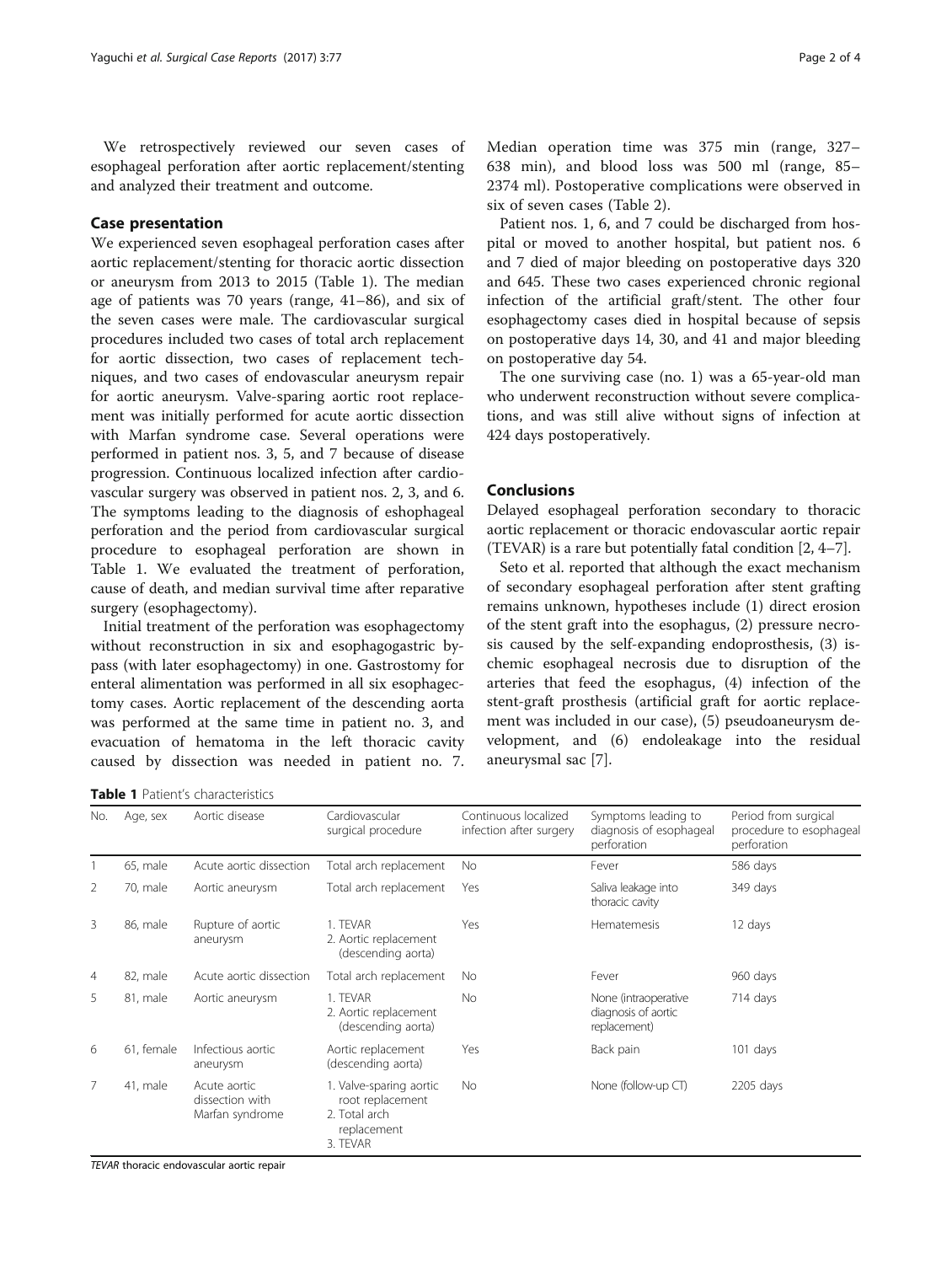#### <span id="page-2-0"></span>Table 2 Treatment and prognosis

| No.            | Initial treatment of perforation                                                                                                         | Operation<br>time and<br>blood loss | Complications                           | Discharge | Outcome of<br>postoperative<br>observation period | Cause of death                         |
|----------------|------------------------------------------------------------------------------------------------------------------------------------------|-------------------------------------|-----------------------------------------|-----------|---------------------------------------------------|----------------------------------------|
|                | Esophagectomy without reconstruction, gastrostomy, and<br>esophagostomy (left thoracotomy)                                               | 375 min<br>500 ml                   | SSI                                     | Yes       | Survival<br>424 days                              |                                        |
| 2              | Esophagectomy without reconstruction, gastrostomy, and<br>esophagostomy (right thoracotomy)                                              | 345 min<br>$251$ ml                 | SSI                                     | <b>No</b> | Death<br>54 days                                  | Bleeding                               |
| 3              | Esophagectomy without reconstruction, gastrostomy, and<br>esophagostomy with aortic replacement (descending aorta)<br>(left thoracotomy) | 514 min<br>3231 ml                  | Sepsis<br>Mediastinitis                 | <b>No</b> | Death<br>41 days                                  | Sepsis<br>Mediastinitis                |
| $\overline{4}$ | Esophagectomy without reconstruction, gastrostomy, and<br>esophagostomy (right thoracotomy)                                              | 327 min<br>150 ml                   | Sepsis<br>Myocardial<br>infarction      | <b>No</b> | Death<br>14 days                                  | Sepsis<br>Myocardial<br>infarction     |
| 5              | Esophagectomy without reconstruction, gastrostomy, and<br>esophagostomy (right thoractomy)                                               | 638 min<br>3704 ml                  | Sepsis                                  | No        | Death<br>30 days                                  | Sepsis<br>Intrapulmonary<br>hemorrhage |
| 6              | Esophagogastric bypass                                                                                                                   | 326 min<br>85 ml                    | None                                    | Yes       | Death<br>645 days                                 | Bleeding                               |
| $\overline{7}$ | Esophagectomy without reconstruction, gastrostomy, and<br>esophagostomy with hematoma evacuation (right<br>thoracotomy)                  | 554 min<br>2374 ml                  | Empyema<br>Pneumonitis<br>Mediastinitis | Yes       | Death<br>320 days                                 | Bleeding                               |

SSI surgical site infection

In our cases that was performed aortic replacement procedure (nos.  $1-6$ ), (3) and (4) were thought to be a possible cause. In addition, no. 3 case had potential for (2), and no. 5 had potential for (2) and (5). No. 7 with Marfan syndrome had highly potential for (5) and (6). There was no equivalent case for (1).

We consider the hypothesis that ischemic esophageal necrosis due to disruption of the arteries that feed the esophagus should be focused. The thoracic esophagus is fed by bronchial and esophageal branches of the thoracic aorta. Aortic replacement or stent grafting can potentially damage these feeding arteries of the thoracic esophagus. We consider that the relatively long period from cardiovascular surgery to esophageal perforation supports this hypothesis. Uncontrolled continuous localized infection including artificial graft infection seems certain to aggravate esophageal wall ischemia and disruption in a similar way.

Eggebrecht et al. reported that they observed mild erosive lesions in the esophagus that led to perforation on endoscopy [\[4](#page-3-0)]. This suggested that the lesion took some time to progress to perforation, and ischemic change of the esophageal wall occurred gradually. They also mentioned that recognition of this pre-perforation state could have prompted early triage and/or surgical repair before esophageal perforation.

In no. 5 case, we had recognized redness and erosive change of the esophagus on endoscopy before the aortic replacement. If we had decided esophagectomy at that point, we might avoid poor prognosis of the case.

The prognosis of esophageal perforation cases after aortic replacement/stenting for thoracic aortic dissection or aneurysm is extremely poor especially in the elderly cases. In the elderly cases (over 80 years old), nos. 3, 4, and 5 died 41, 14, and 30 days with sepsis and other severe complications after the esophagectomy, respectively (Table 2.). Therefore, the indication for highly invasive esophagectomy should be decided carefully. We surgeons should restrict the esophagectomy to sustainable patients for invasive surgery in consideration of age and complications. We want to suggest elderly cases over 80 years old should be refrained from the esophagectomy.

It is important to control infection including regional infection and progression of cardiovascular disease for successful treatment as the result of a survival case (no. 1).

Artificial graft/stent with chronic infections was considered to be removed for long survival. We also consider that it is important to perform cardiovascular surgery with attention to maintaining esophageal blood flow.

Vascular-rich tissue filling (muscle flap or omental) to the infection site after esophagectomy may be useful for infection control. Our surviving case underwent intercostal muscle flap filling which could control prosthetic graft infection.

#### Authors' contributions

All the authors contributed intellectual content of this paper as mentioned. YY, YK, MH, and TK participated in the design and acquisition of the data. TI conceived of this study and participated in the design and coordination, and RF acted as the moderator of this work. All authors read and approved the final manuscript.

#### Competing interests

The authors declare that they have no competing interests.